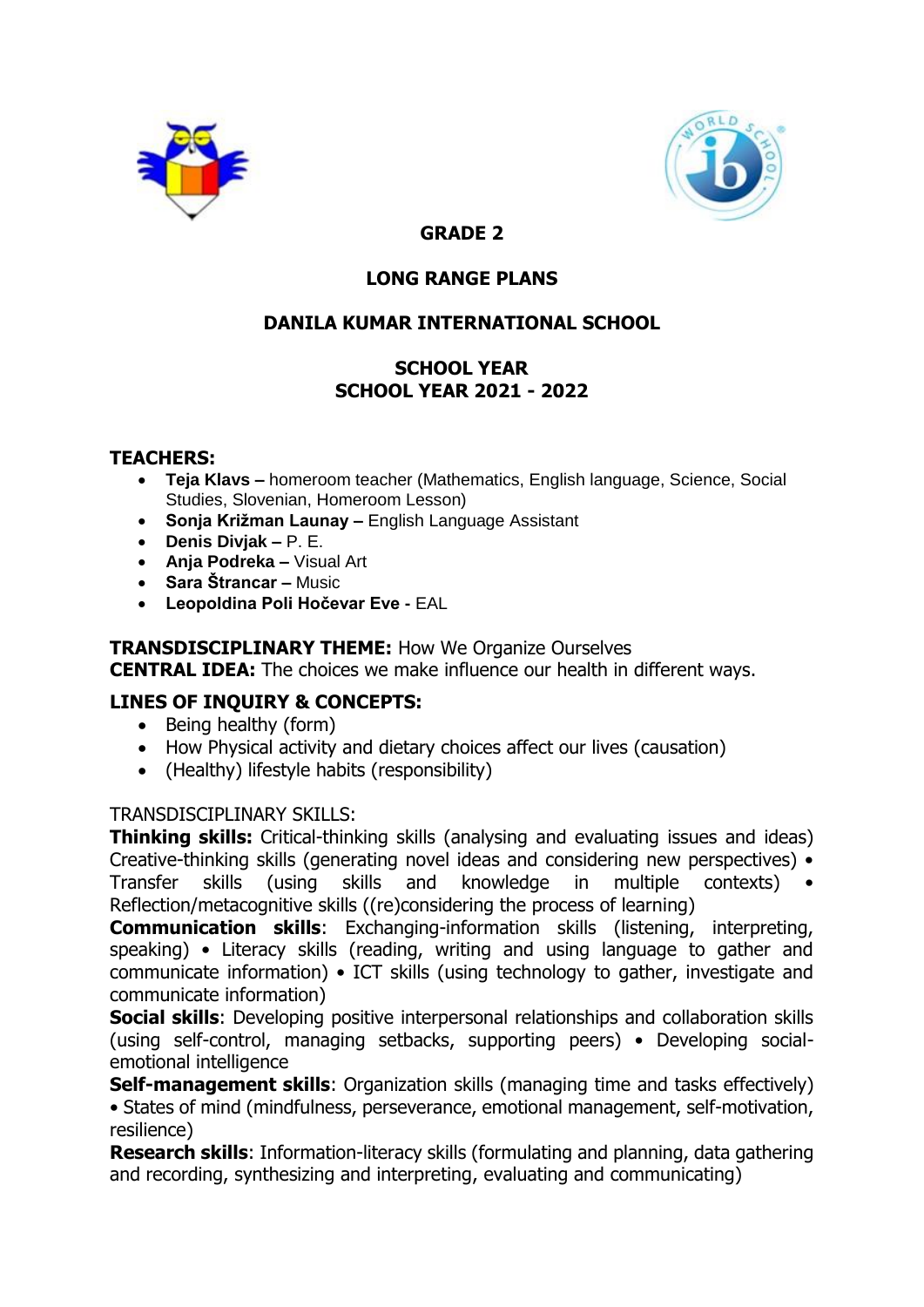# **Learner Profile:** Inquirer, Balanced, Reflective

#### **Taught within the Unit of Inquiry - learning through language English** ORAL LANGUAGE

#### Listening

- Participate in imaginative play, storytelling, role play and dramatization of stories and poems
- Listen to and talk about stories, poems, rhymes, questions, explanations and instructions with increasing confidence and detail
- Be able to anticipate and predict when listening to texts read aloud
- Pick out main events and relevant points

#### **Speaking**

- Give instructions, directions and messages and respond to the instructions of others
- Ask questions and give appropriate answers
- Begin to develop specific vocabulary to suit different purposes (descriptive, comparative and persuasive vocabulary)
- Express thoughts, feelings, ideas and opinions and be able to discuss them, respecting contributions from others

#### WRITTEN LANGUAGE

#### Reading

- read independently, fluently, accurately and with understanding
- engage daily in individual silent reading with concentration
- use reading for pleasure, instruction and information
- maintain a "reading reflections" or "learning" journal
- recognise and appreciate different literary styles
- understand and respond to the ideas, feelings and attitudes expressed in various texts
- locate, select and use reference books, dictionaries and IT to find information
- identify and describe elements of a story (setting, plot, characters)

#### Writing

- write appropriately with correct directionality and spacing
- accurately spell high-frequency and familiar words and apply their knowledge of spelling patterns using strategies to spell words
- show knowledge of, and willingness to use an appropriate writing process (planning, drafting, editing, producing)
- write for a range of purposes, both creative and informational, for themselves and others (journal, personal diary, paragraphs, poems, different stories, book reports, descriptions, reports, posters, graphic organisers)
- use appropriate punctuation and capitalisation to support meaning
- use content-specific vocabulary which may be connected to the unit of inquiry
- respond to the writing of others with sensitivity and respect

#### VISUAL LANGUAGE

Viewing and Presenting

 Use a range of communications media (video, photography, computers, drama, texts with different types of layout) to locate, present and record information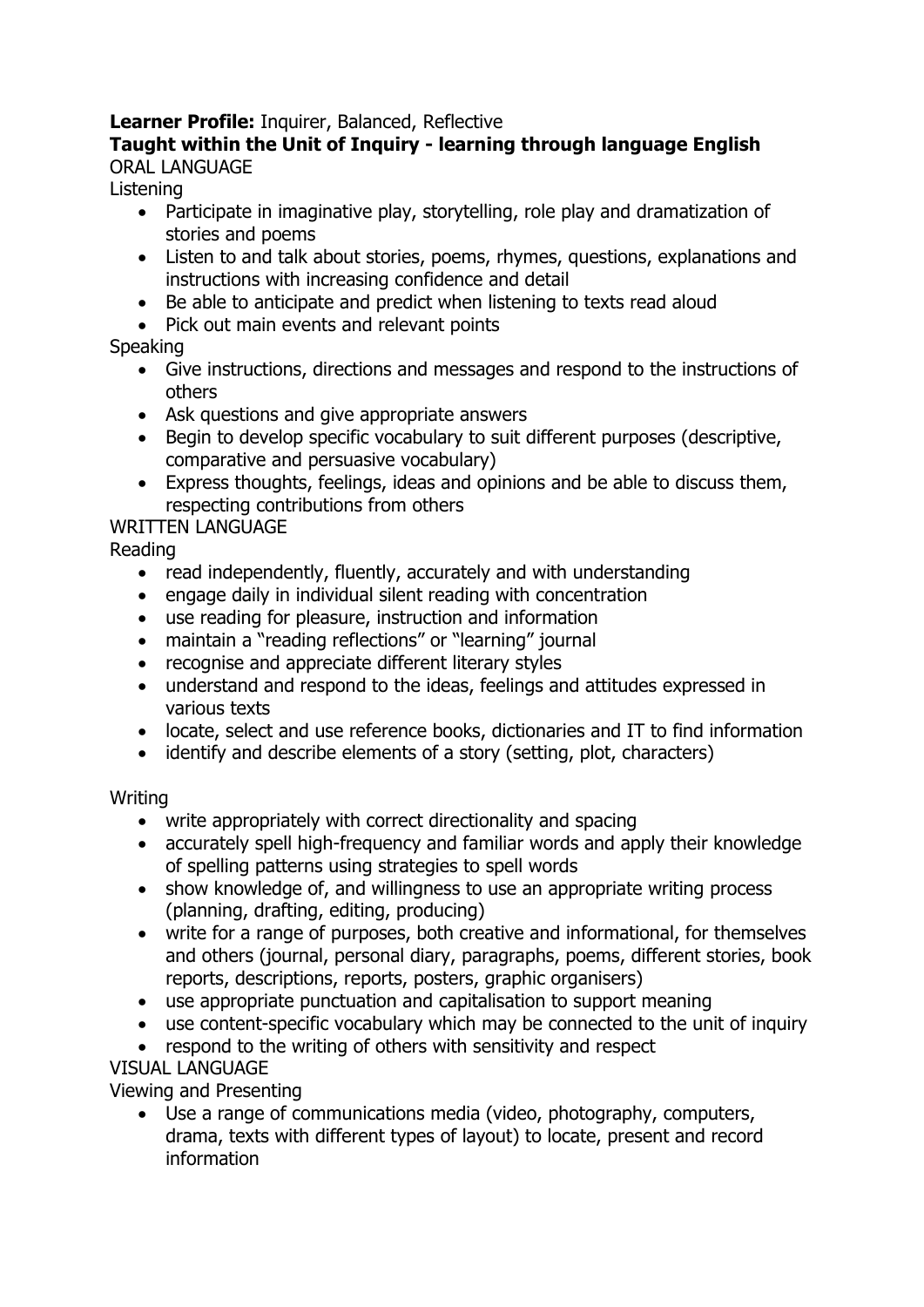- Make inferences about what a character could be like by observing body language, facial expressions, gestures, clothing, and the way other characters respond to them
- Begin to interpret information provided in advertisements (catalogues, magazines and on television)
- Begin to use appropriate technology such as a computer, printer, CD-Rom, digital camera

# **Taught within the Unit of Inquiry-learning through Mathematics**

DATA HANDI ING

- understand that information about themselves and their surroundings can be collected and recorded in different ways
- collect and represent data in different types of graphs, for example, tally marks, bar graphs
- represent the relationship between objects in sets using tree, Venn and Carroll diagrams
- collect, display and interpret data for the purpose of answering questions MEASUREMENT
- estimate and measure objects using standard units of measurement: length, mass, money.
- use standard units of measurement to solve problems in real-life situations involving length, mass, money.
- use measures of time to assist with problem solving in real-life situations.

# **Taught within the Unit of Inquiry - learning through Visual Arts**

RESPONDING

- describe similarities and differences between artworks
- sharpen their powers of observation

CREATING

- select tools, materials and processes for specific purposes
- identify, plan and make specific choices of materials, tools and processes
- demonstrate control of tools, materials and processes

# **Taught within the Unit of Inquiry - learning through Slovenian**

ORAL LANGUAGE

**Speaking** 

- Ask questions and give appropriate answers
- Begin to develop specific vocabulary to suit different purposes (descriptive, comparative and persuasive vocabulary)

VISUAL LANGUAGE

Viewing and presenting

Understand that not everything they see is useful or relevant

WRITTEN LANGUAGE

Reading

• read different graphic organisers (tables, bar graphs)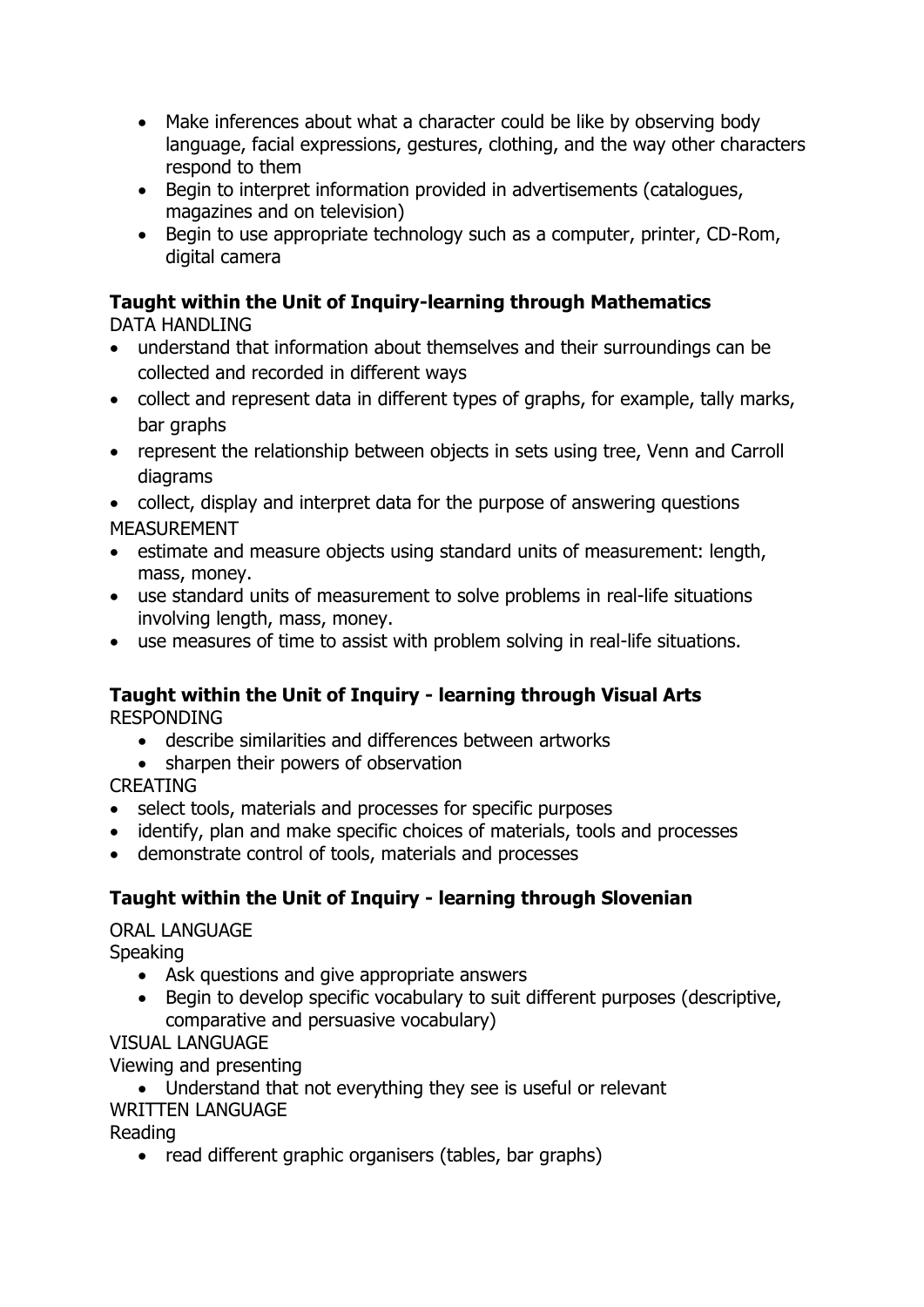• begin to recognise the author's purpose (to inform, persuade, entertain, instruct)

Writing

- use content-specific vocabulary which may be connected to the unit of inquiry
- reread their written work in order to make revisions and improve their writing

### **Taught within the Unit of Inquiry - learning through PSE**

INTERACTION

- Students cooperate with others
- Observe and talk about their emotional well being
- Students assume responsibility for role in a group
- Share ideas clearly and confidently

#### **Taught within the Unit of Inquiry (learning through P.E.) INDIVIDUAL PURSUITS**

HEALTH-RELATED FITNESS

- Recognize the importance of regular exercise and balanced nutrition;
- demonstrate safety when exercising;
- learn how to measure hearth rate;
- begin to develop an appreciation of the role physical fitness plays in achieving and maintaining a personal sense of well-being;
- learn how to protect partner during exercise.

# **Taught within the Unit of Inquiry (inquiry into Music)**

RESPONDING

- perform on pitch, in rhythm, with appropriate dynamics and timbre, and maintain a steady tempo.
- perform in groups, blending instrumental timbres, matching dynamic levels, and responding to the cues of a conductor.
- record their personal, visual interpretation of elements of sound (for example, loud/soft, high/low, fast/slow).
- Share performances with each other and begin to give constructive criticism demonstrate audience behaviour appropriate for the context and style of music performed.
- identify symbols and traditional terms referring to dynamics and tempo, and interpret them correctly when performing

## **CREATING**

• create dancing movements on sung or listened music using body and in combination with different objects.